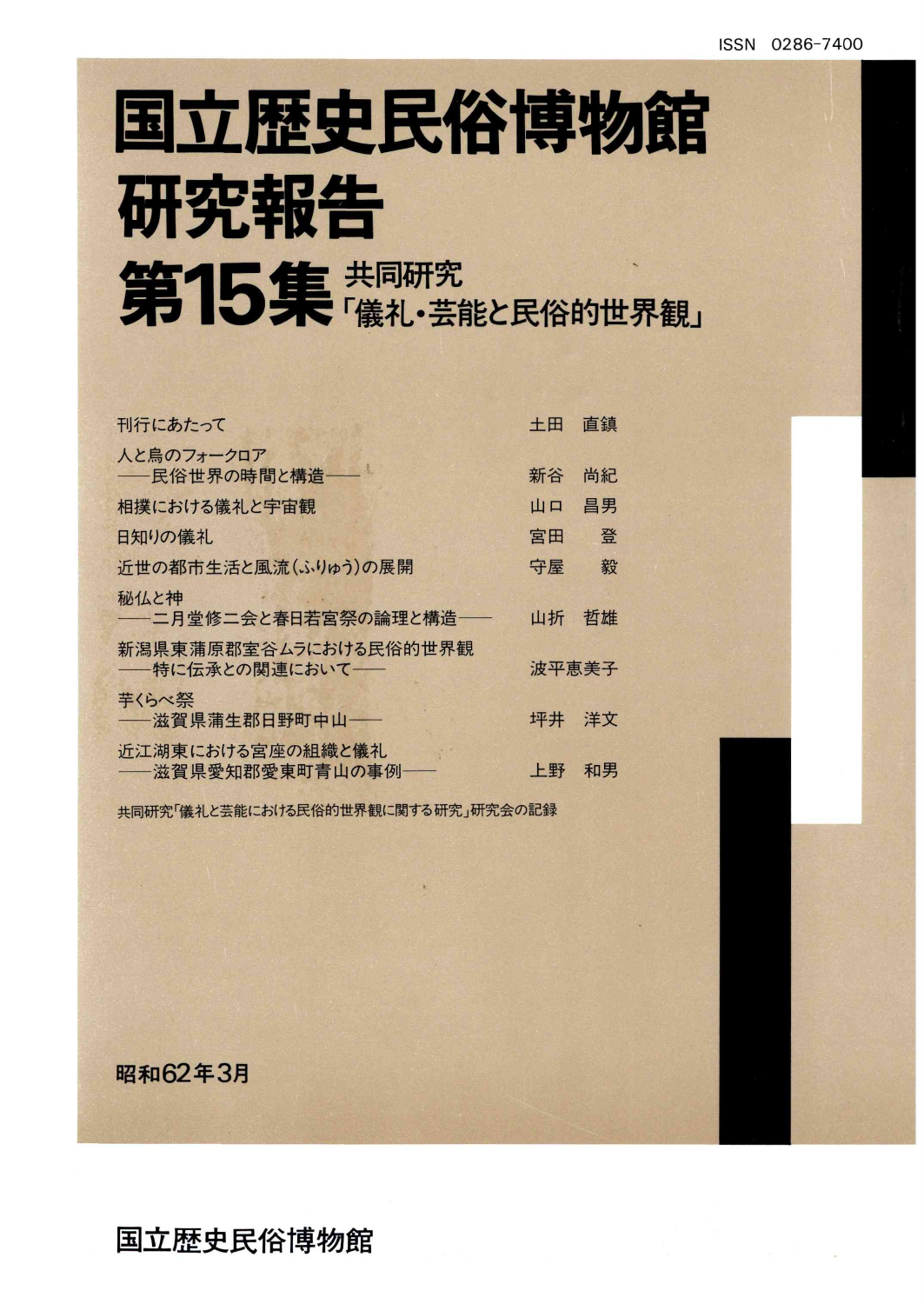## 国立歴史民俗博物館

研究報告

## 第15集 共同研究「儀礼·芸能と民俗的世界観」 昭和62年3月

| ▓刊行にあたって:<br>▓人と鳥のフォ<br>*<br>目<br>次<br>民俗世界の時間と構造<br>$\overline{1}$<br>ク<br>P<br>ァ<br>新谷<br>古田 | 尚紀<br>直鎮<br>1        |
|------------------------------------------------------------------------------------------------|----------------------|
|                                                                                                |                      |
| ▓日知りの儀礼……<br>▓相撲における儀礼と宇宙観<br>·宮田<br>ய்<br>$\Box$                                              | 昌男<br>登<br>131<br>99 |
| ▓近世の都市生活と風流(ふりゅう)<br>の展開:<br>守屋                                                                | 毅<br>141             |
| ▓秘仏と神<br>--1]月堂修11会と春日若宮祭の論理と構造<br>山折                                                          | 哲雄<br>157            |
| ▓新潟県東蒲原郡室谷ムラにおける民俗的世界観<br>特に伝承との関連において<br>波平恵美子                                                | 185                  |
| ▓荢くらべ祭<br>滋賀県蒲生郡日野町中山<br>:平井                                                                   | 洋文<br>221            |
| ▓近江湖東における宮座の<br>滋賀県愛知郡愛東町青山の事例<br>組織と儀礼<br>岳野                                                  | 和男<br>301            |
| ▓共同研究「儀礼と芸能における民俗的世界観に関する研究」<br>研究会の記録…                                                        | 355                  |
|                                                                                                |                      |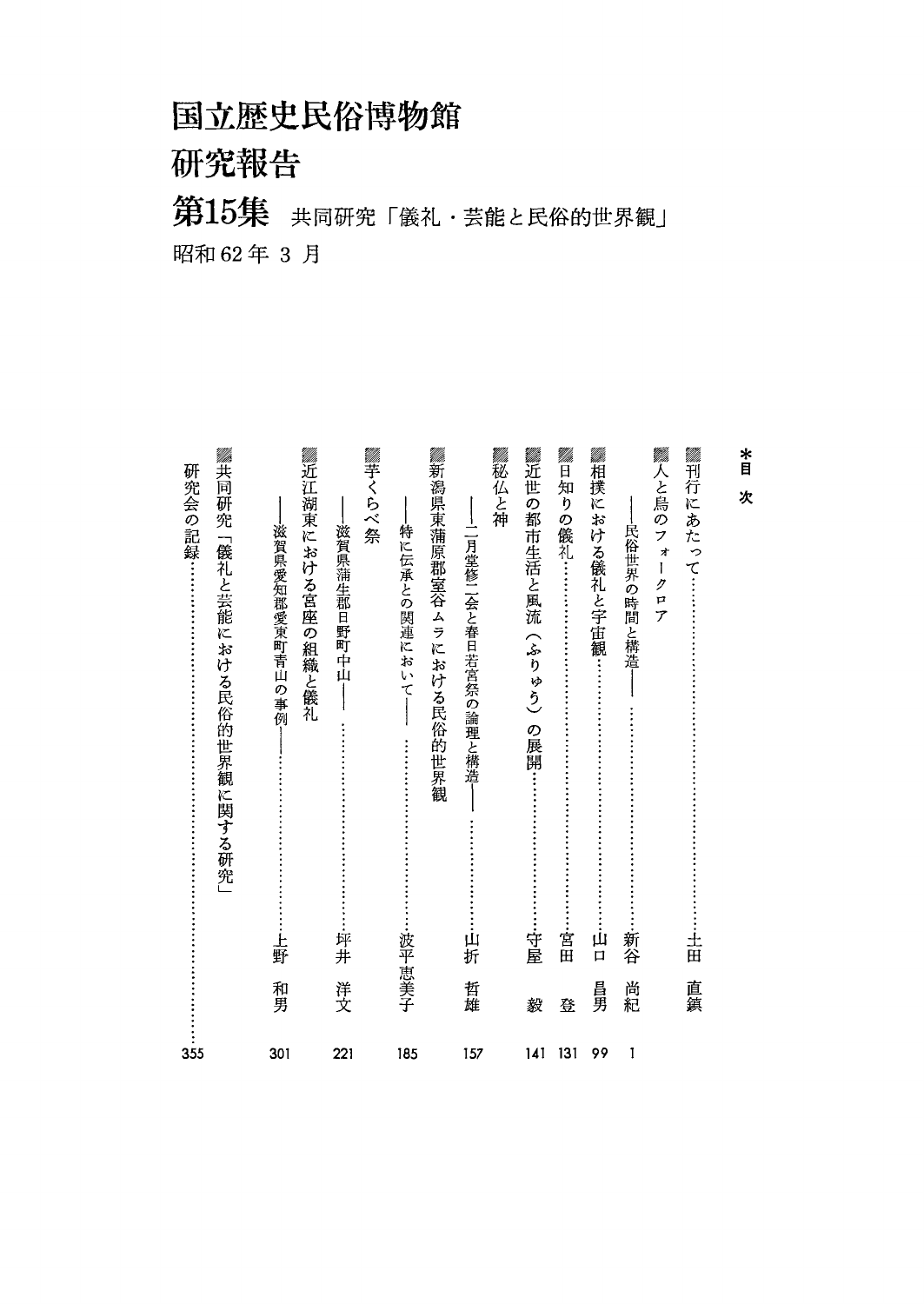### Bulletin of the National Museum of Japanese History

voL 15 Joint study on Rituals and Performing Arts in Japan

#### Contents:

TSUCHIDA, N. Preface

| SHINTANI, T. |                                                           |
|--------------|-----------------------------------------------------------|
|              |                                                           |
| MIYATA, N.   | Hijiri rituals ……………………………………………… 131                     |
| MORIYA, T.   | Urban Life in the Early Modern Period and                 |
|              |                                                           |
| YAMAORI, T.  | The Transformation of Deities in the Ritual  157          |
| NAMIHIRA, E. | Cosmology and Ecological Recognitions Represented in      |
|              | Traditions: A Case Study of Muroya-mura, Niigata  185     |
| TSUBOI, H.   | Imokurabe-festival in Nakayama ……………………………… 221           |
| UENO, K.     | Ritual Process and Cult Organization in Central Japan 301 |

A Record of the Research Group Mar.1987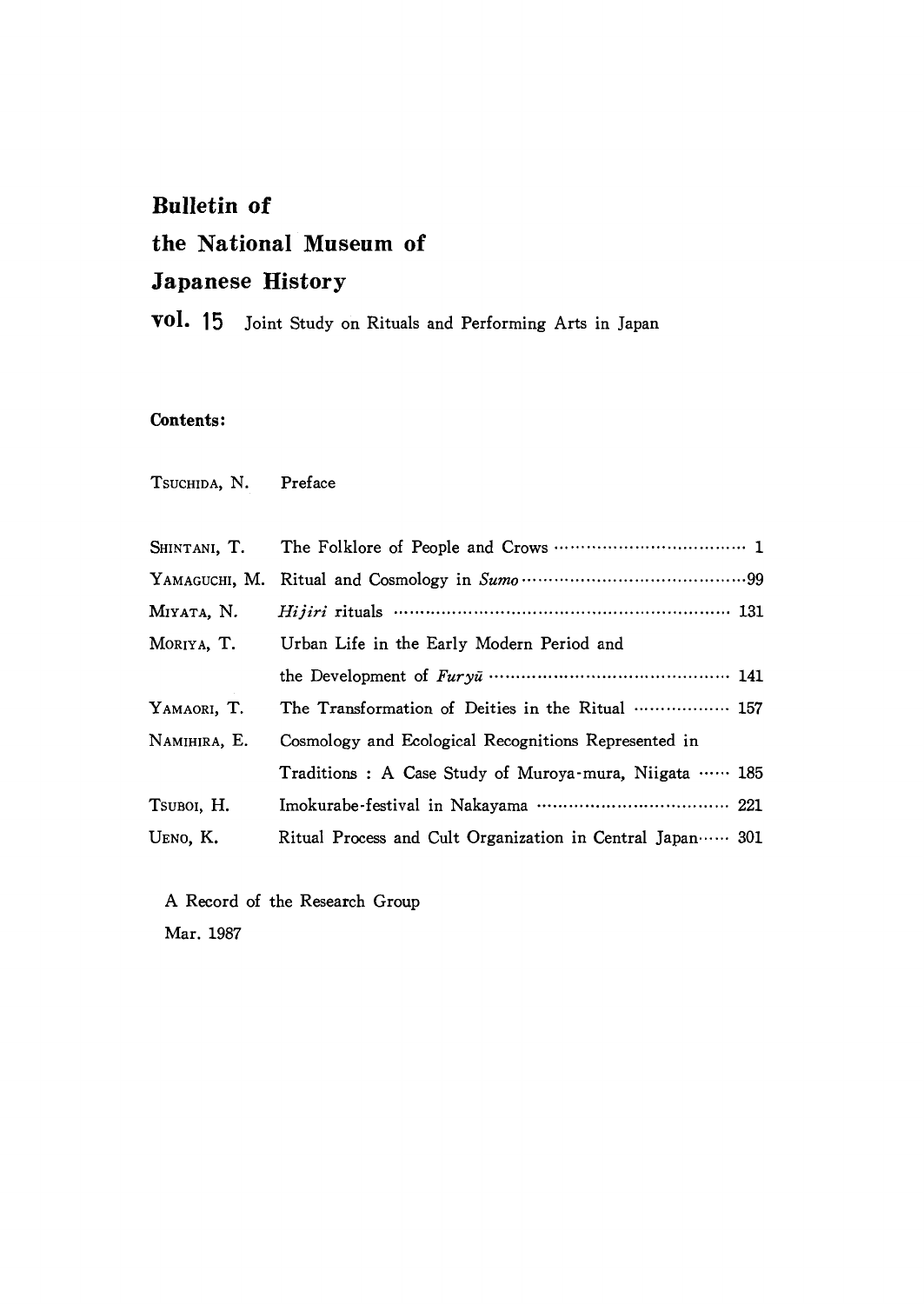#### 国立歴史民俗博物館研究報告寄稿要項

- 1.国立歴史民俗博物館研究報告は,歴史学,考古学,民俗学およびそれらの協 業による広義の歴史学ならびにそれらと関連する諸科学に関する論文,資料・ 研究ノート,調査研究活動報告等を掲載・発表することにより,それらの学問 の発展に寄与するものである。
- 2.国立歴史民俗博物館研究報告に寄稿することができる者は,次のとおりとす る。
- (1)国立歴史民俗博物館(以下「本館」という。)の教官(客員教授等を含む。) および本館の組織,運営に関与する者
- (2)本館が受け入れた各種研究員および研究協力者等
- (3)その他本館において適当と認めた者
- 3.原稿を寄稿する場合は,論文,資料・研究ノート,調査研究活動報告等のう ち,いずれであるかをその表紙に明記するものとする。なお,この区分につい ての最終的な調整は,国立歴史民俗博物館研究委員会(以下「研究委員会」と いう。)において行う。
- 4.原稿執筆における使用言語は,日本語を原則とする。ただし,他の言語を用 いる場合は,研究委員会に相談するものとする。
- 5.特殊な文字,記号,印刷方法等が必要な場合は,研究委員会に相談するもの とする。
- 6. 寄稿する原稿には、原則として英文により400語程度の要旨を付けるか,あ るいは英訳用の和文800字以内の要旨を付けるものとする。
- 7.寄稿する原稿の枚数は,原則として制限しない。ただし,研究委員会の判断 により,紙数等の関係から分割して掲載することがある。
- 8.寄稿する原稿は,必ず清書し,原稿の写し1部を添付するものとする。
- 9.寄稿された原稿は,研究委員会において検討のうえ,採否を決定する。
- 10.稿料の支払い,掲載料の徴収は行わない。
- 11.原稿の寄稿先および連絡先は,次のとおりとする。 ●285佐倉市城内町117番地 国立歴史民俗博物館内 国立歴史民俗博物館研究委員会(電話 代表 0434-86-0123)

| 国立歴史民俗博物館研究報告 第15集                   |           |                                                            |  |
|--------------------------------------|-----------|------------------------------------------------------------|--|
| 昭和62年 3 月25日 印<br>昭和62年 3 月30日  発  行 | 届         | (非売品)                                                      |  |
| 編集・発行                                | 国立歴史民俗博物館 | $\overline{+}$ 285 千葉県佐倉市城内町117<br>電 話 0434—86—0123(代表)    |  |
| 印<br>届![                             |           | 第一法規出版株式会社<br>〒107 東京都港区南青山2―11―17<br>電 話 03-404-2251 (代表) |  |